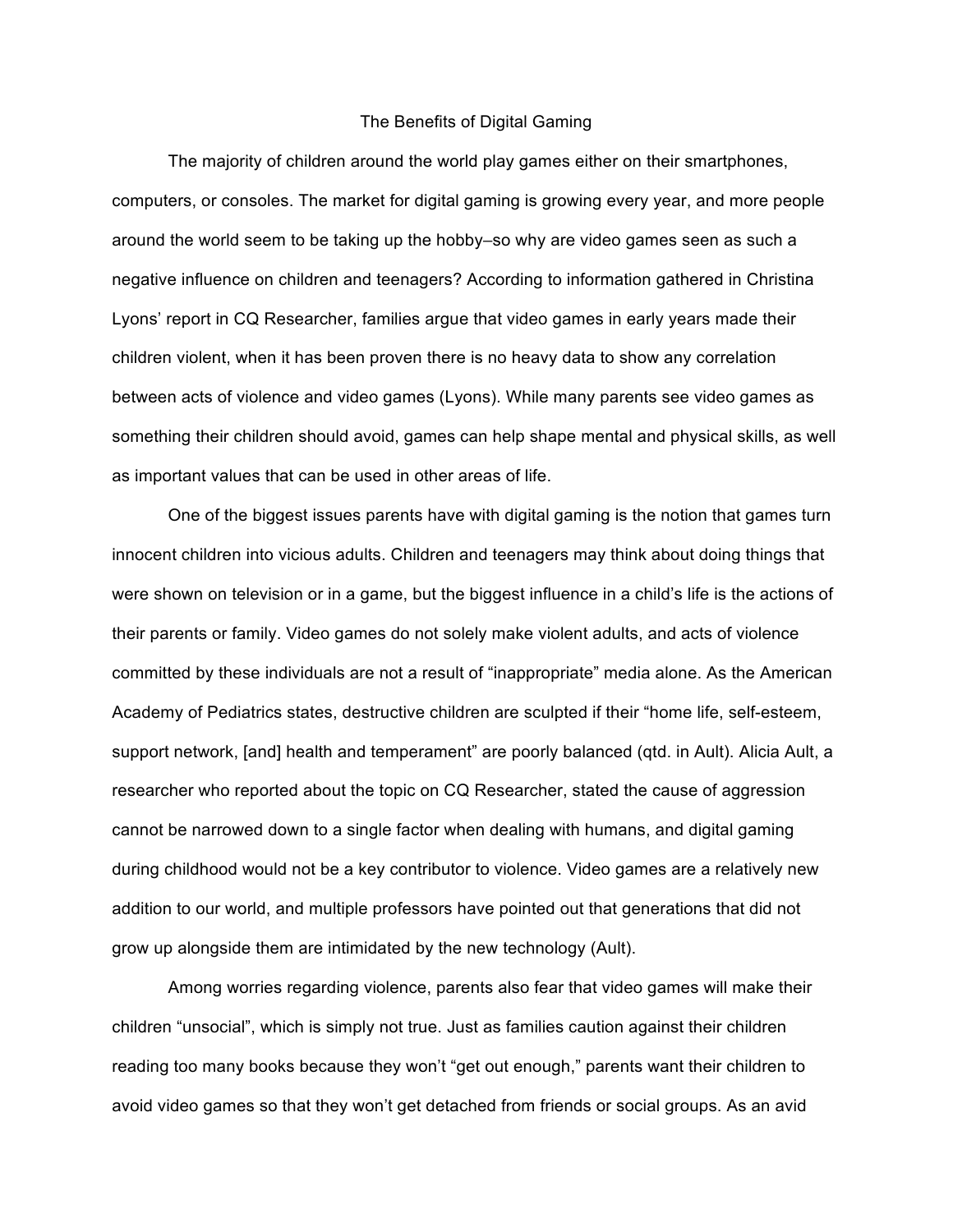gamer myself, I can confirm the idea that video games make teenagers less social is false, because the wide majority of games are connected to the internet and almost all of them allow players to communicate across the globe. This link between children of all ethnic groups is making them more social than ever, and it may be the best way currently to let children see other views from around the world. Observers on the subject of gaming point out that most multiplayer games rely heavily on communication and cooperation, and children who play these games become strong in social areas (Ault). A program director from the National Science Foundation states, "games can enhance… things like leadership, teamwork, and agency" (qtd. in Ault). Games reinforce alternative identities, friendships, and relationships by letting players communicate with other players without the physical aspect, but this does not mean they do not build skills like they would in person. In fact, children can feel more confident talking with other individuals online than in person, and there is a possibility for stronger and longer-lasting friendships. I myself met my best friend through console gaming and can testify that the relationship I made online was and is closer than any other friendship I have experienced. Children who are able to play games learn valuable skills such as teamwork and cooperation, and communication is key in any situation. These skills can be used in their daily lives and are the most sought for characteristics in any worker when looking for a job. Video games improve these skills and help shape cooperative and successful adults.

Digital games can be utilized to boost other mental skills, and they also play an important part in physical reflexes. Fast-paced games have been proven to improve reaction time and muscle memory, while games that focus more on strategy promote problem-solving and alternative thinking. Sources from Ault's report confirm multiple schools are adopting games into their curriculums because of their academic benefits and engaging nature, and many studies have already shown their promise. Teachers themselves are starting to develop games to further along their students' learning, and more educational games are being made every day (Ault). Technology is steadily being integrated into every school system, and for good reason.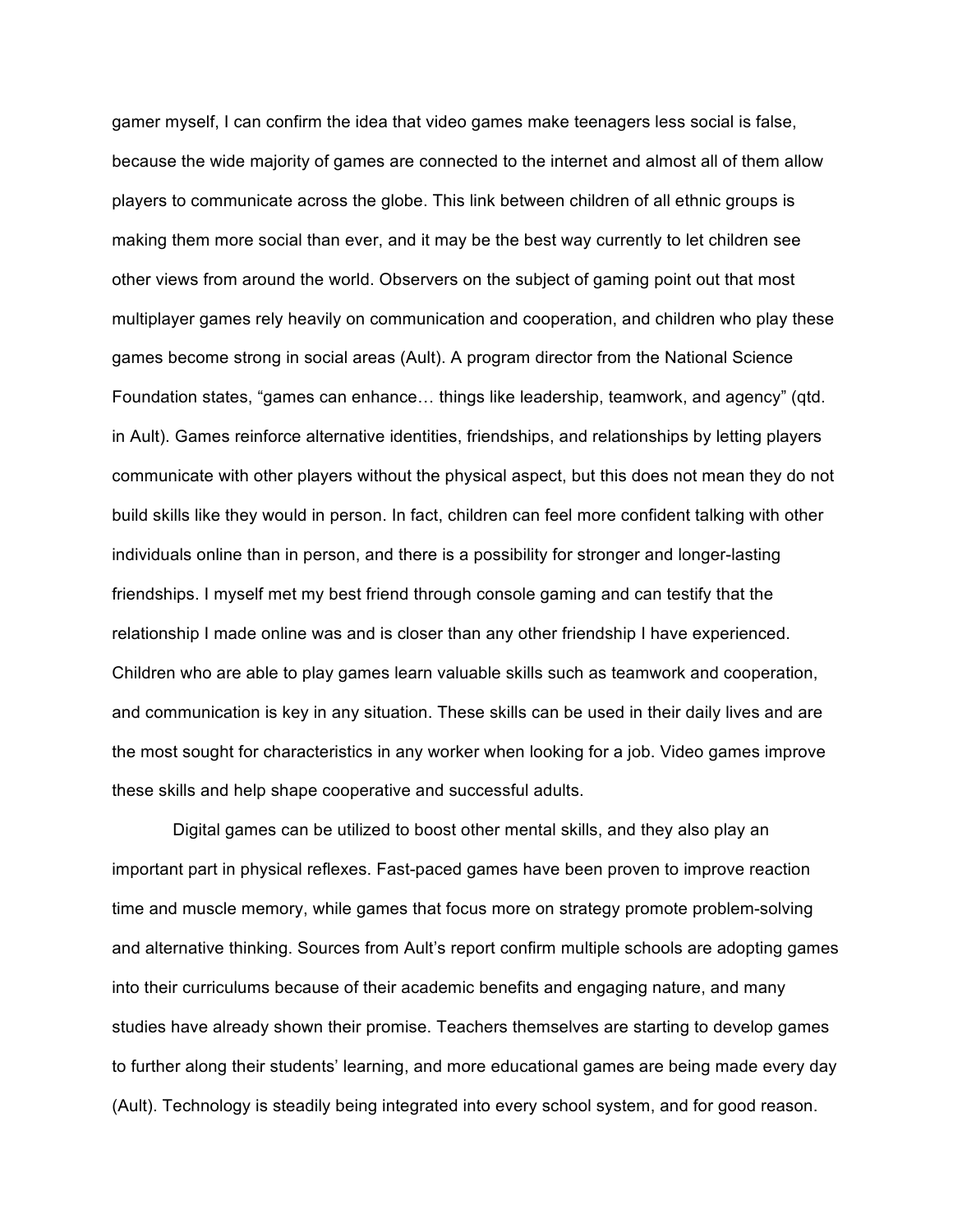According to professionals in the American Psychological Association, video games promote "spatial navigation, reasoning, memory and perception" (qtd. in Ault). The classroom is not the only place video games can make a positive impact on children. Many games today immerse players in complex worlds where problems are abundant, and players are often encouraged to deal with these in creative ways. Sandbox games, games that have no rules or limitations, are very popular because players are free to make unique creations or find different ways to solve their problems. Strategy games are equally important to problem-solving skills, and games with this type of platform quickly hone critical-thinking abilities. Greg Toppo, the author of *The Game Believes In You: How Digital Play Can Make Our Kids Smarter*, writes that video games are excellent with "helping them design their own solutions, collaborate with friends and create natural 'affinity groups' that help bring learning alive outside the classroom" (qtd. in Ault). Building skills is not the only way children learn from games. Most games offer some amount of information, such as war games possessing history lessons or simulation games showing how real machinery or systems work. All games can teach their players one thing or another, and most of them contain information that can be worked into daily conversation. Games do not make children stupid, not in any sense of the word.

With all the claims families make against video games, many of them are unfounded. Multiple professionals studying the subject have said that there is no correlation between violence and video games. Additionally, they have pointed out the many benefits of gaming from reaction time to gaining important skills. The wide majority of concerns related to gaming can easily be dismissed, and the benefits of gaming outweigh the negative outliers. Digital gaming is here to stay, and the future for their development is bright.

## Works Cited

Ault, Alicia. "Video Games and Learning." *CQ Researcher*, 12 Feb. 2016, pp. 145-68, library.cqpress.com/cqresearcher/cqresrre2016021200.